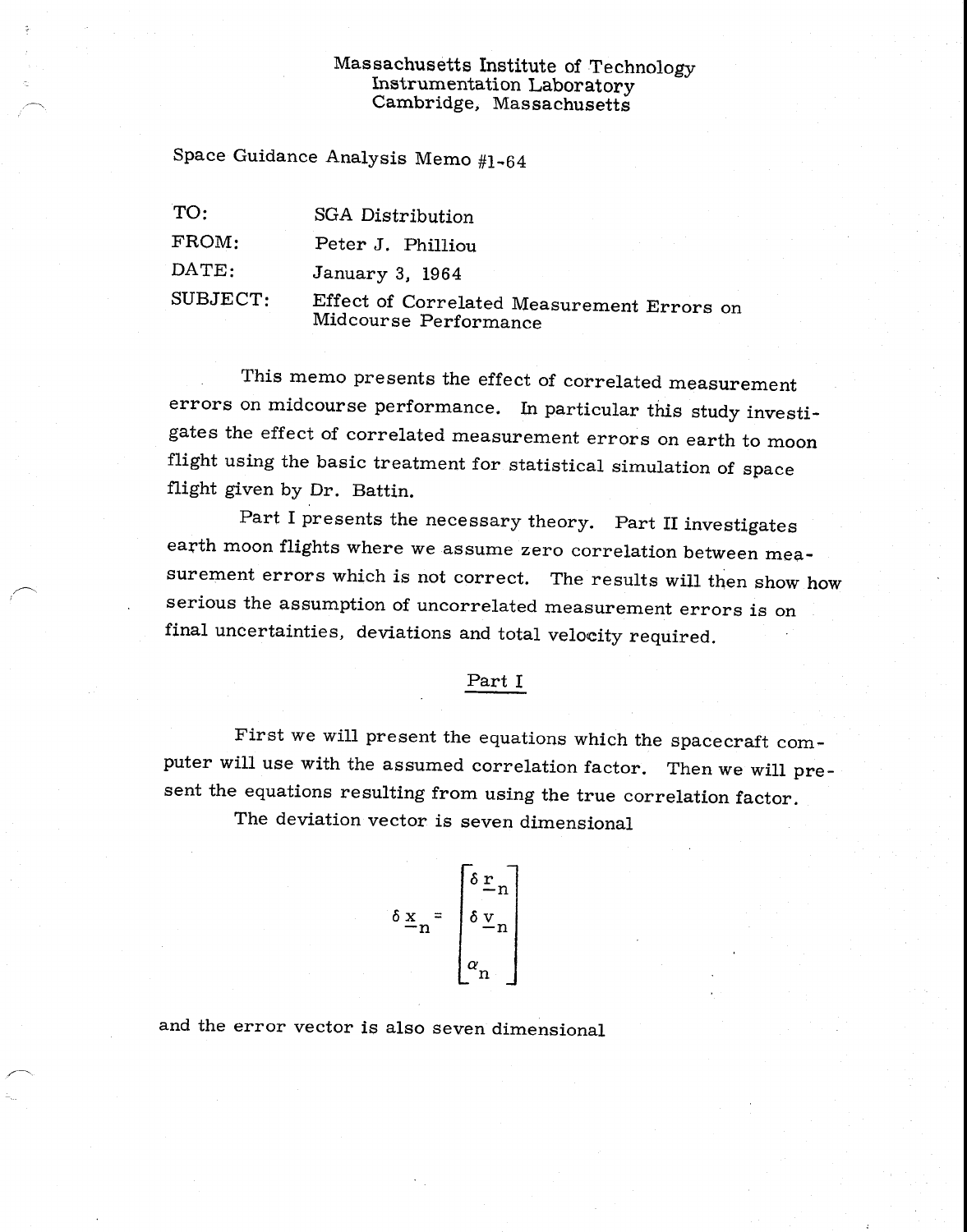$$
\underline{e}_{n} = \begin{bmatrix} \underline{\epsilon}_{n} \\ \underline{\delta}_{n} \\ \beta_{n} \end{bmatrix}
$$

where

$$
\hat{\alpha}_{n} = \alpha_{n} + \beta_{n}
$$

 $\beta_n$  can be considered the error in the estimation of the measurement error and  $\alpha_n$  is the measurement error. Let  $\underline{\zeta}_n$  be a seven dimensional vector with the first six terms zero and the last being the random measurement error.

(A) Calculations Using Assumed Correlation Factor

(1) Extrapolating E, X matrices

The transition matrix for extrapolating the assumed seven dimensional covariance matrices of deviation and error is

$$
P_{n, n-1}^{*} = \begin{bmatrix} \Phi_{n, n-1} & 0 \\ 0 & \text{COR} \end{bmatrix}
$$
 (1)

where COR = assumed correlation factor = 0 and  $\Phi_{n, n-1}$  = transition matrix of trajectory deviation equations. The two six dimensional zero vectors imply that the measurement errors and trajectory deviations are uncorrelated. The extrapolated correlation matrix of errors is computed from

$$
E_{n}^{\prime} = P_{n, n-1}^{*} E_{n-1} P_{n, n-1}^{*} + Q
$$

where

 $-2-$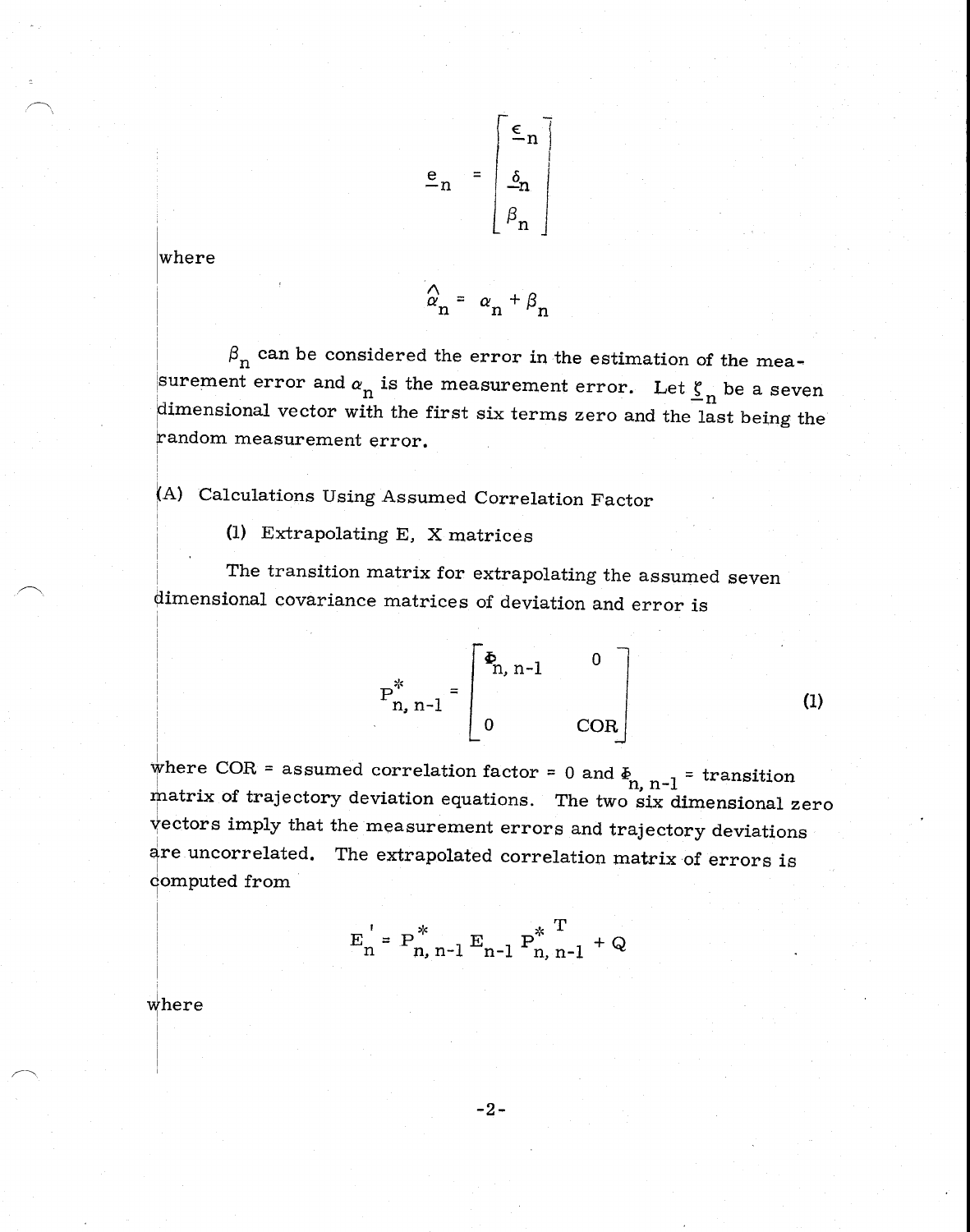

and  $\zeta_n^2$  is the variance of the individual sextant measurement considered as a function of time. For studies in this report  $\zeta_n^2$  = constant. This is an approximation since  $\zeta_n^2$  depends on distance of spacecraft from the near body. A more accurate model would be

$$
\overline{\zeta_n^2} = \text{VARA} + \text{VARD/R}^2
$$

where VARA = constant variance and VARD could be the variance of the planet horizon and R is the distance of the spacecraft from the planet.

The extrapolated correlation matrix of deviations is computed by

$$
X_{n}^{\dagger} = P_{n, n-1}^{*} X_{n} P_{n, n-1}^{*}^T
$$

(2) Velocity Correction

At a velocity correction the E matrix is updated by

$$
\mathbf{E}_n = \mathbf{E}_n^{\top} + \mathbf{L} \mathbf{N}_n \mathbf{L}^T
$$

where  $L$  is a  $7 \times 3$  matrix

$$
L = \begin{bmatrix} 0 & 0 & 0 \\ 0 & 0 & 0 \\ 0 & 0 & 0 \\ 1 & 0 & 0 \\ 0 & 1 & 0 \\ 0 & 0 & 1 \\ 0 & 0 & 0 \end{bmatrix}
$$

-3-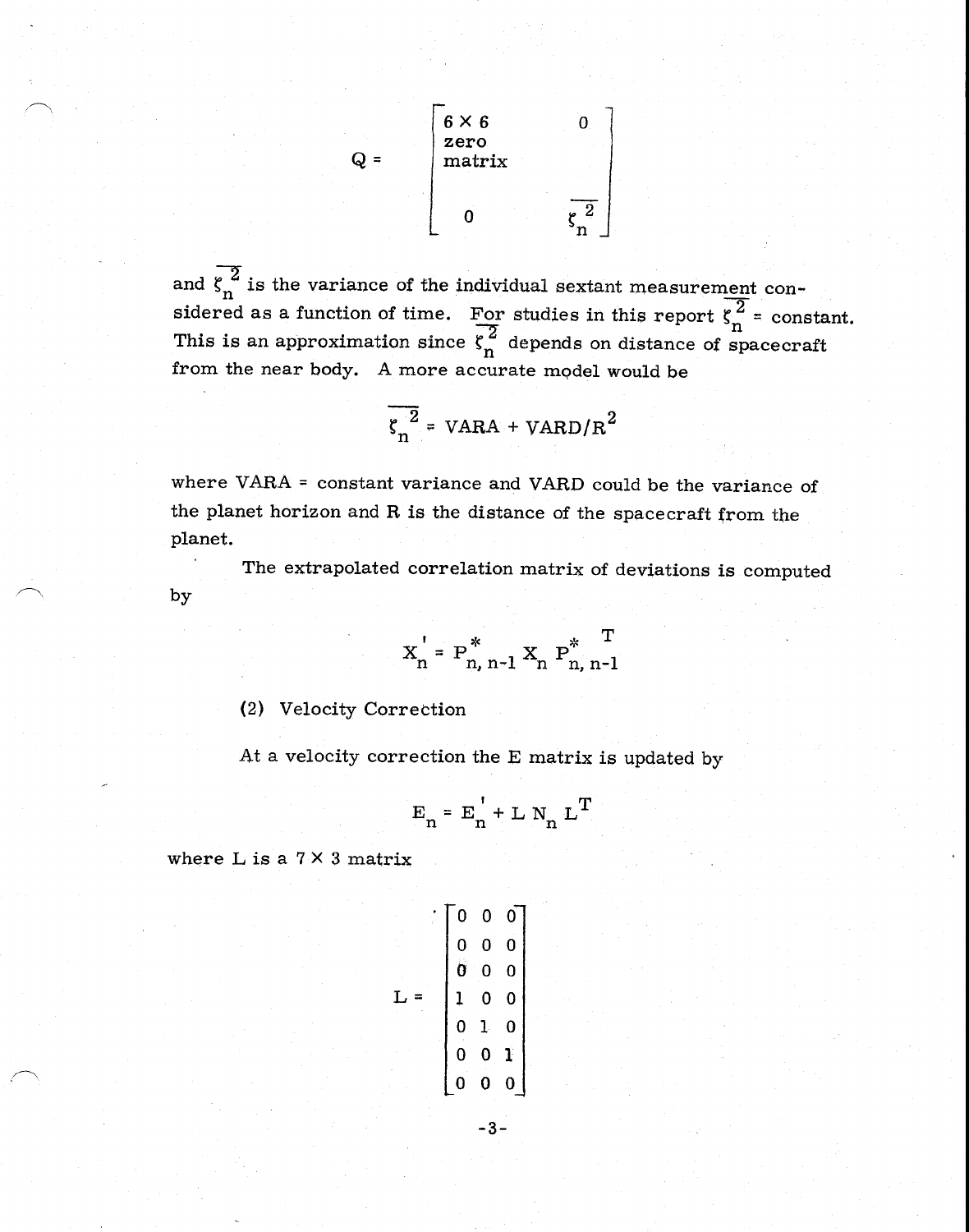and  $N_n = \eta_n \eta_n^{-1}$  (3 × 3) matrix where  $\eta_n$  is the error in application of a velocity correction at time  $t_n$ . For updating the covariance matrix of deviations we have

$$
x_{n} = (I + LB_{n}) (x_{n}^{'} - E_{n}^{'})(I + LB_{n})^{T} + E_{n}^{'} + LN_{n} L^{T}
$$

This is the same equation as 9. 4-16 in Dr. Battin's class notes, but L changes as above and B<sub>n</sub> is now a  $(3 \times 7)$  matrix

| B<br>≃<br>n | ₩<br>C.<br>n |  |  |  |
|-------------|--------------|--|--|--|
|-------------|--------------|--|--|--|

where  $C_n^{\dagger}$  is a function of the reference trajectory (see Dr. Battin's class notes).

### (3) Measurement

At a measurement the E, X matrices are updated as follows

$$
\mathbf{E}_{n} = \mathbf{E}_{n}^{\dagger} - \mathbf{a}_{n}^{-1} \mathbf{E}_{n}^{\dagger} \mathbf{b}_{n} \mathbf{b}_{n}^{\mathrm{T}} \mathbf{E}_{n}^{\dagger}
$$

where

 $a_n = \underline{b}_n^T E_n^{\dagger} \underline{b}_n$ 

and

$$
\mathbf{b}_{n} = \begin{bmatrix} \frac{\mathbf{h}}{\mathbf{0}} \\ 0 \\ 0 \\ 0 \\ 1 \end{bmatrix}
$$

and  $X_n = X_n$  at a measurement, h is a function of the measurement made.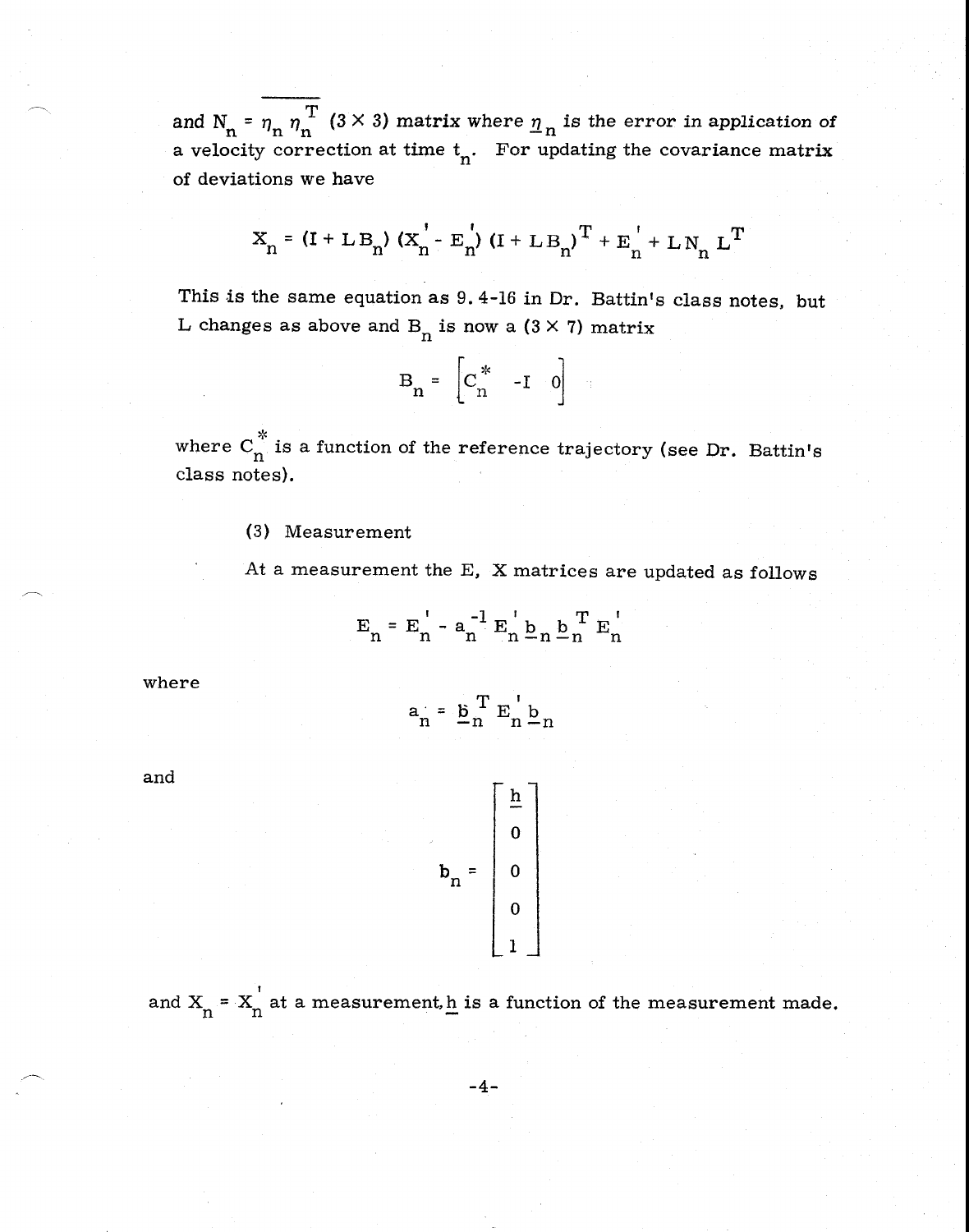### (B) Calculations Using True Correlation Factor

In part A, the matrix E is not the true covariance matrix of the errors, but the ship's computer would erroneously call it that since it merely follows the formula for optimum smoothing. Part B determines the true E, X matrices and how they are updated for measurements and velocity corrections.

(1) Measurement

The real error in the estimate is

$$
\underline{e}_n^{**} = \delta \underline{\hat{x}}_n^* - \delta \underline{x}_n \tag{2}
$$

where  $\delta x_n$  = true deviation vector and  $\delta \frac{\hat{x}}{n}$  = estimate of deviation vector that the computer calculates. Now the extrapolated deviation vector that the computer calculates is

$$
\delta \frac{\chi^{*}}{n} = P_{n, n-1}^{*} \delta \hat{x}_{n-1}^{*}
$$
 (3)

where  $P_{n, n-1}$  is given by Eq. (1).

$$
\delta \frac{\mathbf{x}^*}{\mathbf{n}} = \delta \frac{\mathbf{x}^{*^*}}{\mathbf{n}} + \underline{\mathbf{w}}^*_{\mathbf{n}} (\delta \widetilde{\mathbf{A}}_{\mathbf{n}} - \delta \widetilde{\mathbf{A}}_{\mathbf{n}}^{*^*})
$$
 (4)

where

$$
\delta \widetilde{A}_n = \underline{b}_n^T \delta \underline{x}_n \tag{5}
$$

$$
\delta \hat{A}_{n}^{*} = \underline{b}_{n}^{T} \delta \hat{\underline{x}}_{n}^{*} = \underline{b}_{n}^{T} P_{n,n-1}^{*} \delta \hat{\underline{x}}_{n-1}^{*}
$$
 (6)

Substituting 5, 6 in 4

$$
\delta \underline{\mathbf{\hat{x}}}^*_{n} = \delta \underline{\mathbf{\hat{x}}}^{*}_{n} + \underline{\mathbf{w}}^{*}_{n} \left( \underline{\mathbf{b}}^{T}_{n} \delta \underline{\mathbf{x}}_{n} - \underline{\mathbf{b}}^{T}_{n} \mathbf{P}^{*}_{n,n-1} \delta \underline{\mathbf{\hat{x}}}^{*}_{n-1} \right)
$$
(7)

Substituting 3 in 7

-5-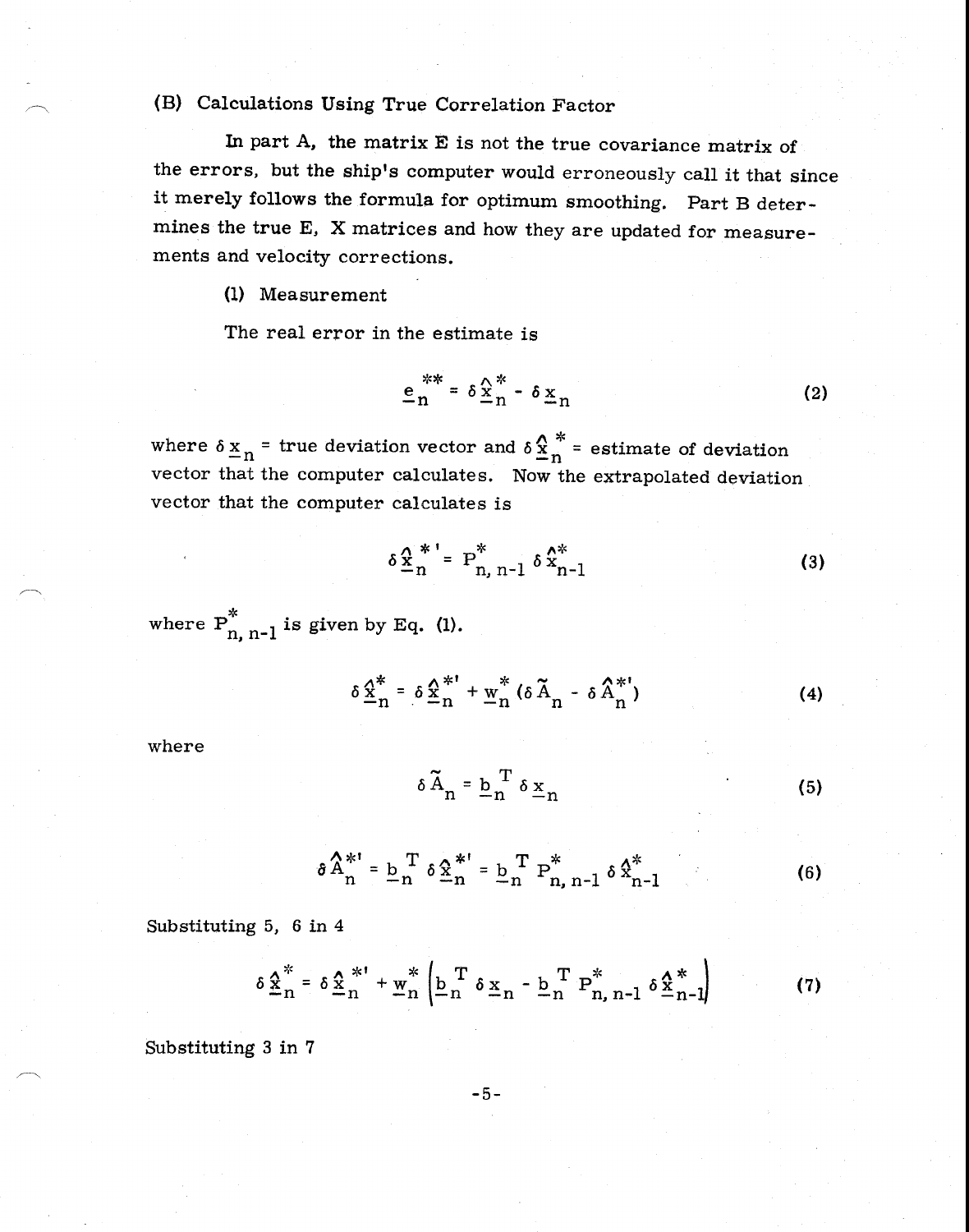$$
\delta \underline{\hat{\mathbf{x}}}_{n}^{*} = \mathbf{P}_{n, n-1}^{*} \delta \underline{\hat{\mathbf{x}}}_{n-1}^{*} + \underline{\mathbf{w}}_{n}^{*} \left( \underline{\mathbf{b}}_{n}^{T} \delta \underline{\mathbf{x}}_{n} - \underline{\mathbf{b}}_{n}^{T} \mathbf{P}_{n, n-1}^{*} \delta \underline{\hat{\mathbf{x}}}_{n-1} \right)
$$
 (8)

Substituting 8 in 2

$$
\underline{e}_{n}^{**} = P_{n,n-1}^{*} \delta \underline{x}_{n-1}^{*} + \underline{w}_{n}^{*} \left( \underline{b}_{n}^{T} \delta \underline{x}_{n} - \underline{b}_{n}^{T} P_{n,n-1}^{*} \delta \underline{x}_{n-1}^{*} \right) - \delta \underline{x}_{n}
$$
\n(9)

Now the true deviation vector must be

$$
\delta \underline{x}_n = P_{n, n-1} \delta \underline{x}_{n-1} + \underline{\xi}_n \tag{10}
$$

to satisfy our assumed sextant model for the correlated measurement errors.

$$
\alpha_{n} = \alpha_{n-1} \text{ CORT} + \zeta_{n}
$$

More will be said about the sextant model in Part II

$$
P_{n, n-1} \qquad \begin{bmatrix} \overline{\Phi}_{n, n-1} & 0 \\ 0 & \text{CORT} \end{bmatrix}
$$

where CORT = true correlation factor. Substituting 10 in 9

$$
\underline{e}_{n}^{***} = \left(I - \underline{w}_{n}^{*} \underline{b}_{n}^{T}\right) \left[P_{n, n-1}^{*} \delta \underline{\hat{X}}_{n-1}^{*} - \left(P_{n, n-1} \delta \underline{x}_{n-1} + \underline{\xi}_{n}\right)\right]
$$
 (11)

The true error vector at time  $t_{n-1}$  is

$$
\underline{e}_{n-1}^{***} = \delta \, \underline{\hat{x}}_{n-1}^{*} - \delta \, \underline{x}_{n-1}
$$
 (12)

$$
-6 -
$$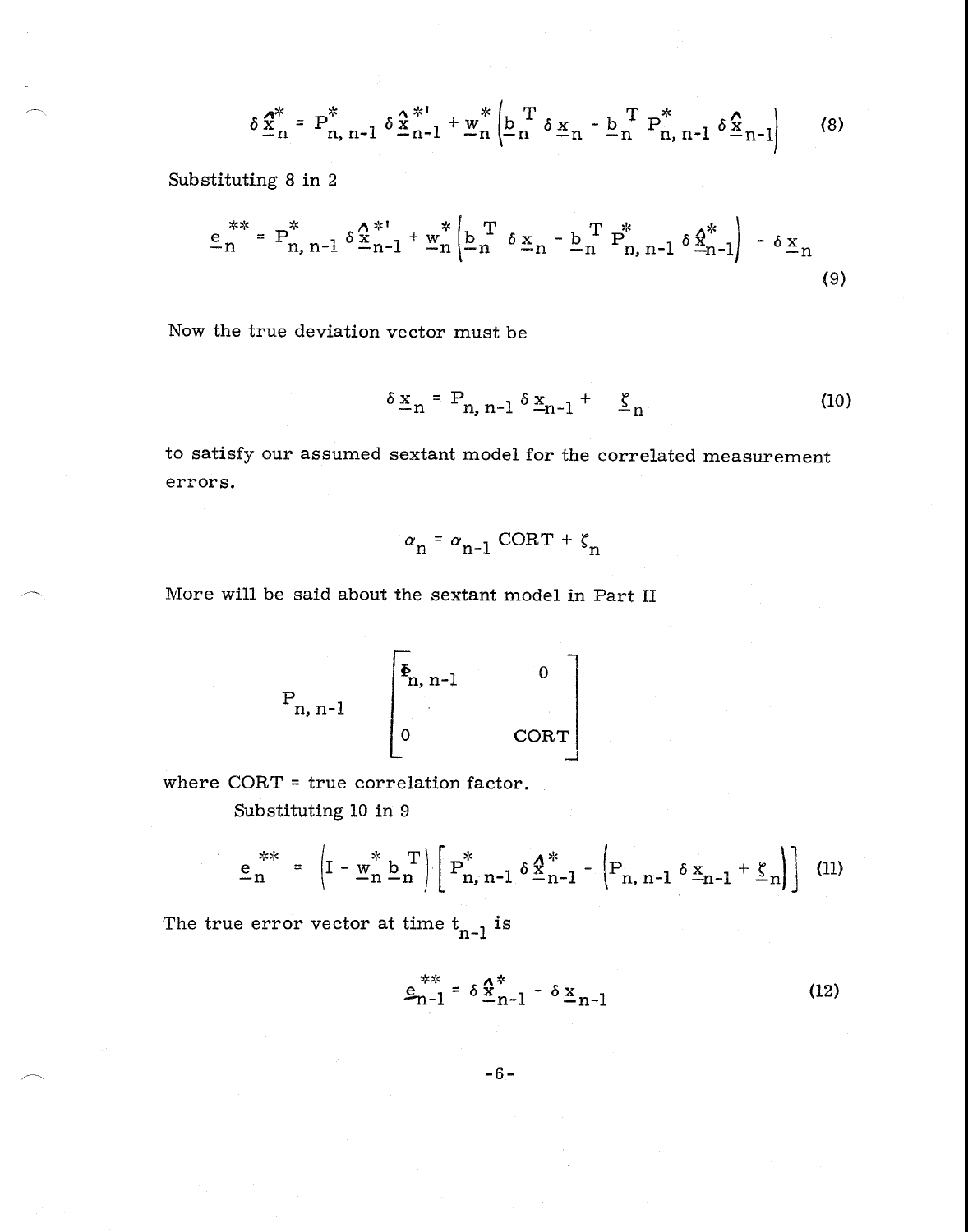Substituting (12) in (11)

$$
\underline{e}_{n}^{**} = \left( I - \underline{w}_{n}^{*} \underline{b}_{n}^{T} \right) P_{n, n-1}^{*} \underline{e}_{n-1}^{**} + \left( I - \underline{w}_{n}^{*} \underline{b}_{n}^{T} \right) \left( P_{n, n-1}^{*} - P_{n, n-1} \right) \delta \underline{x}_{n-1} - \left( I - \underline{w}_{n}^{*} \underline{b}_{n}^{T} \right) \underline{\xi}_{n}
$$
\n(13)

Equation (13) gives the true error in the estimate at time  $t_n$  in terms of the true deviation at time  $t_{n-1}$ . All these quantities are known, so  $e_n^{\pi}$ a measurement at time  $t_n$ , true error in the estimate at time  $t_{n-1}$  and  $t_{n+1}$  and  $t_n$  and  $t_n$  and  $t_n$  and  $t_n$  and  $t_n$  and  $t_n$  and  $t_n$  and  $t_n$  and  $t_n$  and  $t_n$  and  $t_n$  and  $t_n$  and  $t_n$  and  $t_n$  and  $t_n$  a the true error in the estimate at time  $t_n$  can be determined. Now

$$
\underline{w}_{n}^{*} = a_{n}^{*-1} E_{n}^{*!} \underline{b}_{n}
$$

where

$$
a_n^*^{-1} = \underline{b}_n^T E_n^{*'} \underline{b}_n
$$

For compactness, let

$$
M = w_{n}^{*} b_{n}^{T}
$$
  
D = I - M  
B = D(P<sup>\*</sup><sub>n, n-1</sub> - P<sub>n, n-1</sub>)  
A = D P<sup>\*</sup><sub>n, n-1</sub>

Then (13) becomes

$$
\underline{\mathbf{e}}_n^{**} = \mathbf{A} \underline{\mathbf{e}}_{n-1}^{**} + \mathbf{B} \delta \underline{\mathbf{x}}_{n-1} - \mathbf{D} \underline{\mathbf{g}}_n
$$

Let

 $F = true$  covariance matrix of the error in the estimate

S = true covariance matrix of the deviation

Consequently using (13)

-7-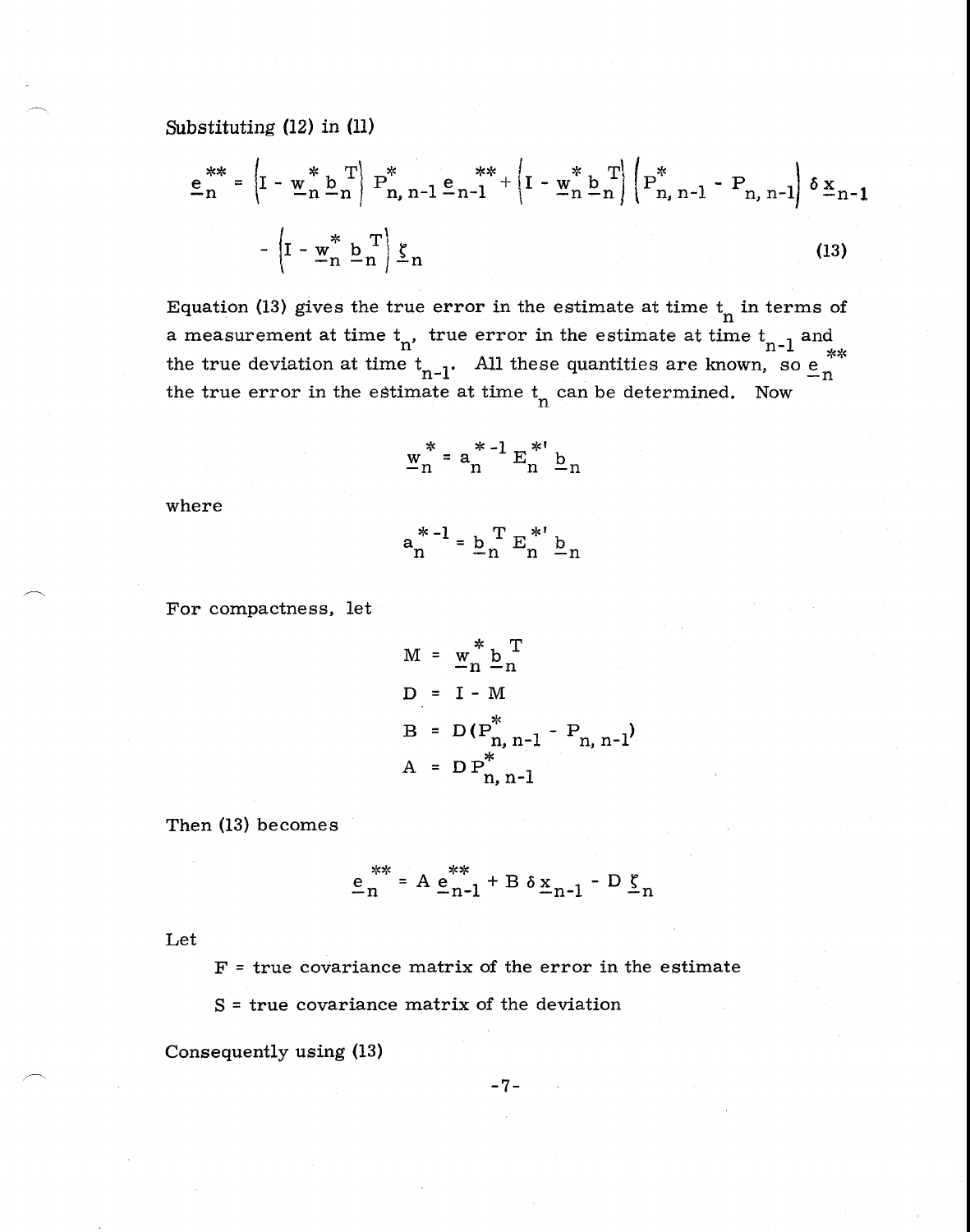$$
F_{n} = \frac{e_{n}^{**} e_{n}^{**} T}{e_{n}^{**} e_{n}^{**} T} = AF_{n-1} A^{T} + B S_{n-1} B^{T} + D Q D^{T}
$$
  
+ 
$$
B \delta \underline{x}_{n-1} e_{n-1}^{**} A^{T} + A \underline{e_{n-1}^{**} \delta \underline{x}_{n-1} T} B^{T}
$$
 (14)

Since

$$
\frac{e_{n-1}^{**} \underline{\zeta}_n^T}{S_n = \delta \underline{x}_n \delta \underline{x}_n^T} = 0 \quad (\underline{\zeta}_n \text{ assumed independent})
$$
\n
$$
S_n = \delta \underline{x}_n \delta \underline{x}_n^T = \boxed{P_{n, n-1} \delta \underline{x}_{n-1} + \underline{\zeta}_n} \boxed{P_{n, n-1} \delta \underline{x}_{n-1} + \underline{\zeta}_n}^T
$$
\n
$$
S_n = P_{n, n-1} S_{n-1} P_{n, n-1}^T + Q
$$
\n(15)

where

$$
Q = \begin{bmatrix} 0 & 0 \\ 0 & \frac{1}{\zeta_n^2} \end{bmatrix}
$$

The problem is to evaluate

\*\* —n-1 —n-1 x

which is the covariance matrix between the true error in the estimate and the true deviation. At launch, we assume

$$
\delta \frac{x}{x} = 0 = e_L = \delta x_L
$$
  

$$
e_L = -\delta x_L
$$
  

$$
\delta \frac{x}{x} = 0 = e_L * * \delta x_L
$$

-8-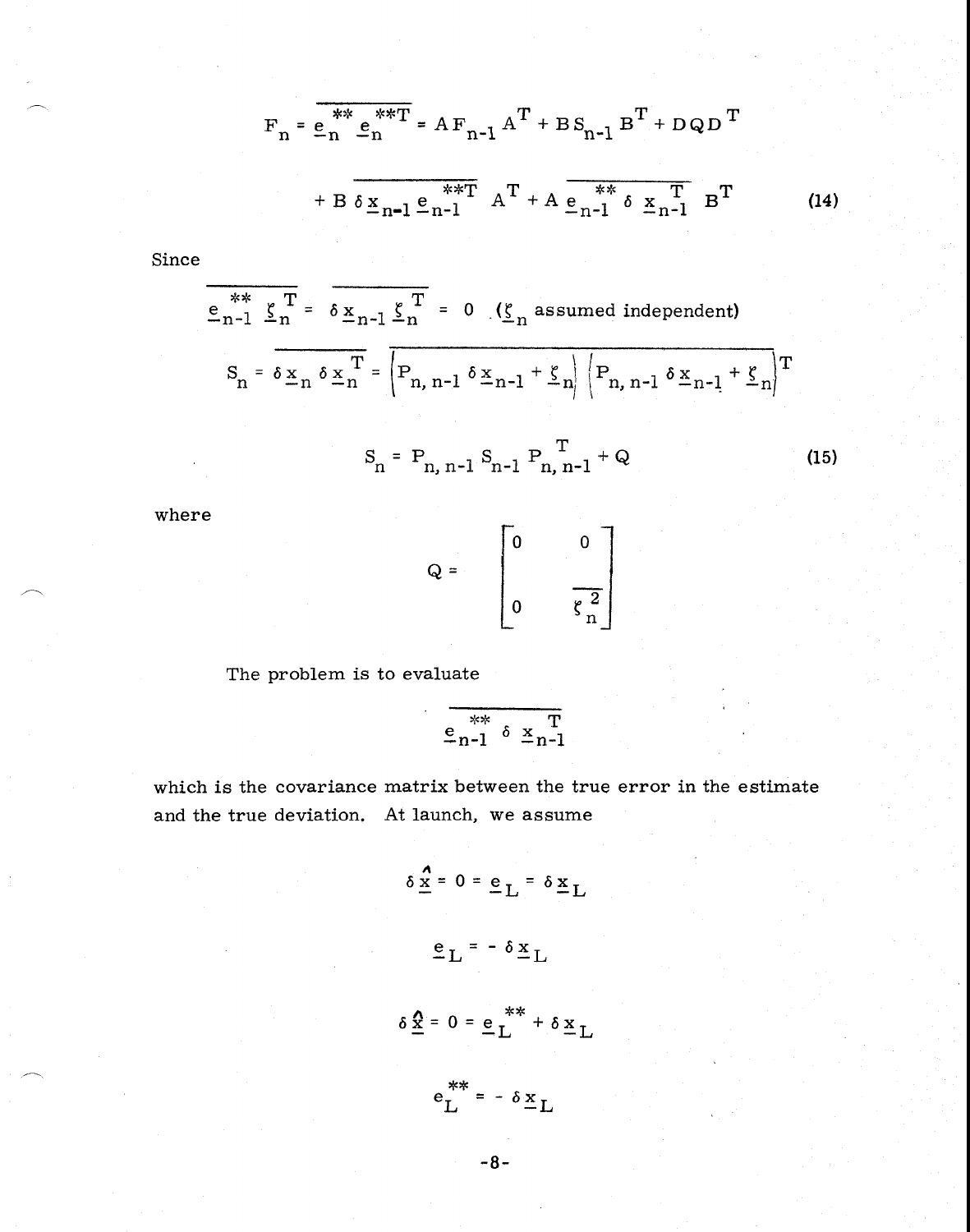Consequently

$$
E_{L} = F_{L} = X_{L} = S_{L}
$$
 (16)

therefore,

$$
\frac{e_L^* \delta \underline{x}_L^T}{\underline{F}} = \frac{e_L^* \left(-\underline{e}_L^* \right)^*}{}(17)
$$

 Note that 16, 17 are true only at launch. Equations 16, 17 are the initial conditions which enable us to start a calculation. When we make a measurement we must be able to evaluate

$$
G = \frac{e^* + e^*}{e^* + e^*}
$$

and also at a velocity correction which will be given later. Let

$$
K = \delta \underline{x}_{L} \underline{e}_{L}^{**} = G^{T}
$$
  
\n
$$
G_{n} = \frac{\sum_{n=1}^{N} \delta \underline{x}_{n}}{\sum_{n=1}^{N} \delta \underline{x}_{n}} = A \underline{e_{n-1}^{**} \delta \underline{x}_{n-1}^{T}} P^{T} + B S_{n-1} P^{T} - DQ
$$
  
\n
$$
G_{n} = AG_{n-1} P^{T} + BS_{n-1} P^{T} - DQ
$$
(18)  
\n
$$
K_{n} = G_{n}^{T} = P^{T} (KA^{T} + SB^{T}) - QD^{T}
$$
(19)

Equations 14, 15, 18 and 19 are calculated at every measurement point. The same must be done at a velocity correction point.

(2) Velocity Correction

The F and S matrices are updated at velocity correction as in Section A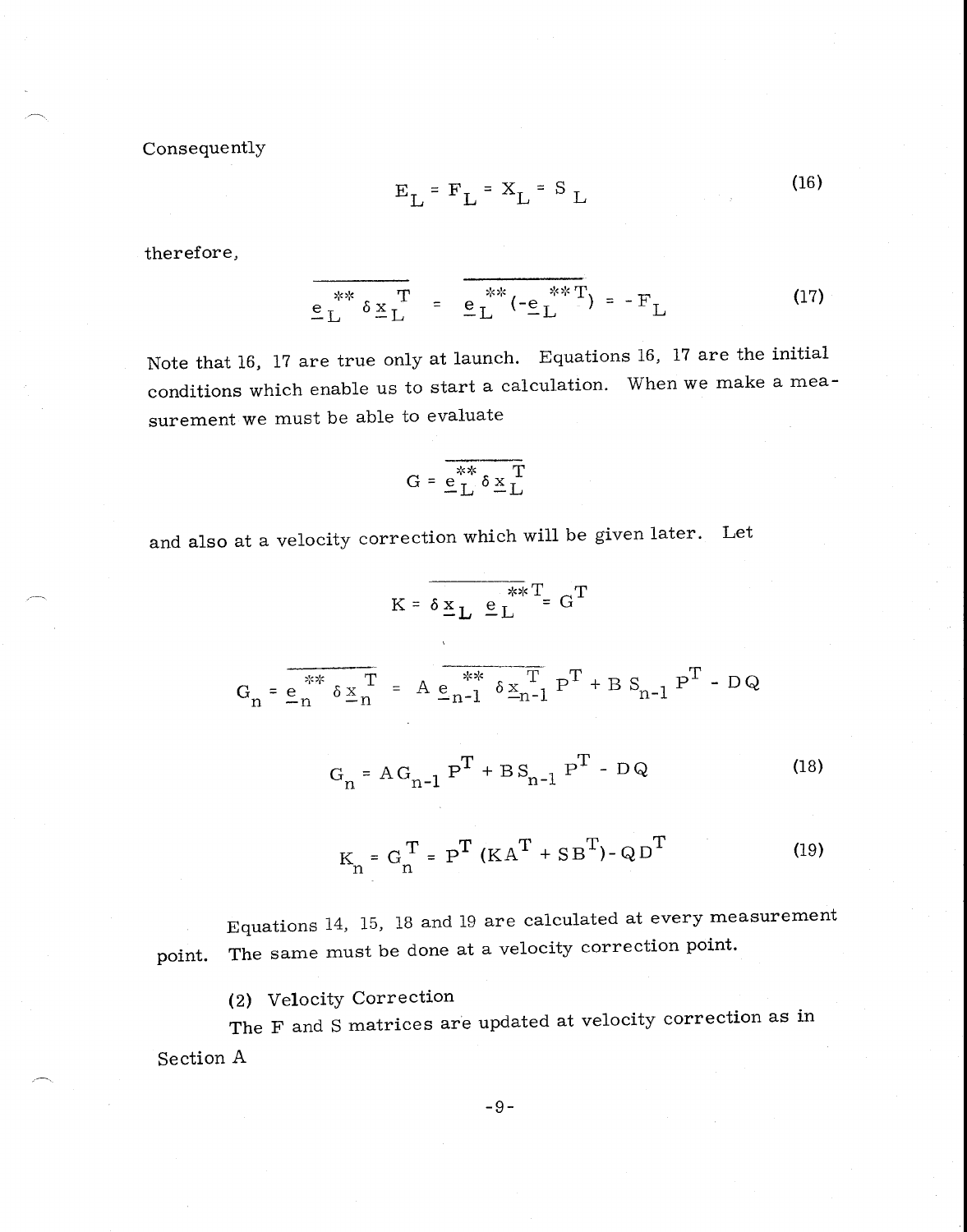$$
S_n = (I + L B_n) (S_n' - F_n') (I + L B_n)^T + F_n' + L N_n L^T
$$

 $F_n = F_n' + L N_n L^T$ 

We must also determine how to update G at a velocity correction. At a velocity correction

$$
\delta \underline{x} = \delta \underline{x}' + \mathbf{L} \mathbf{B} \delta \underline{\hat{x}}_n' - \mathbf{L} \underline{\eta}_n
$$

$$
\frac{e^{**} \delta \underline{x}^T}{e^* \delta \underline{x}^T} = \frac{e^{**} (\delta \underline{x}^T + L B \delta \underline{x}^T - L \underline{\eta}_n)^T}{e^* \delta \underline{x}^T}
$$

Since  $\underline{n}_n$  was assumed independent and  $\underline{e}^{**} \delta \hat{\underline{x}}_n = 0$  (See Section 9.3 of Dr. Battin's class notes). Therefore G (after velocity correction) = G (before velocity correction) and G before a velocity correction is simply updated with the true transition matrix

$$
G_n = G_n' = P_{n, n-1} G_{n-1} P_{n, n-1}
$$

(3) Extrapolating F, S matrices

The F, S matrices are extrapolated as in Section A but using the true transition matrix

$$
F_n' = P_{n, n-1} F_{n-1} P_{n, n-1}^T + Q
$$
  
 $S_n' = P_{n, n-1} S_{n-1} P_{n, n-1}^T$ 

$$
-10-
$$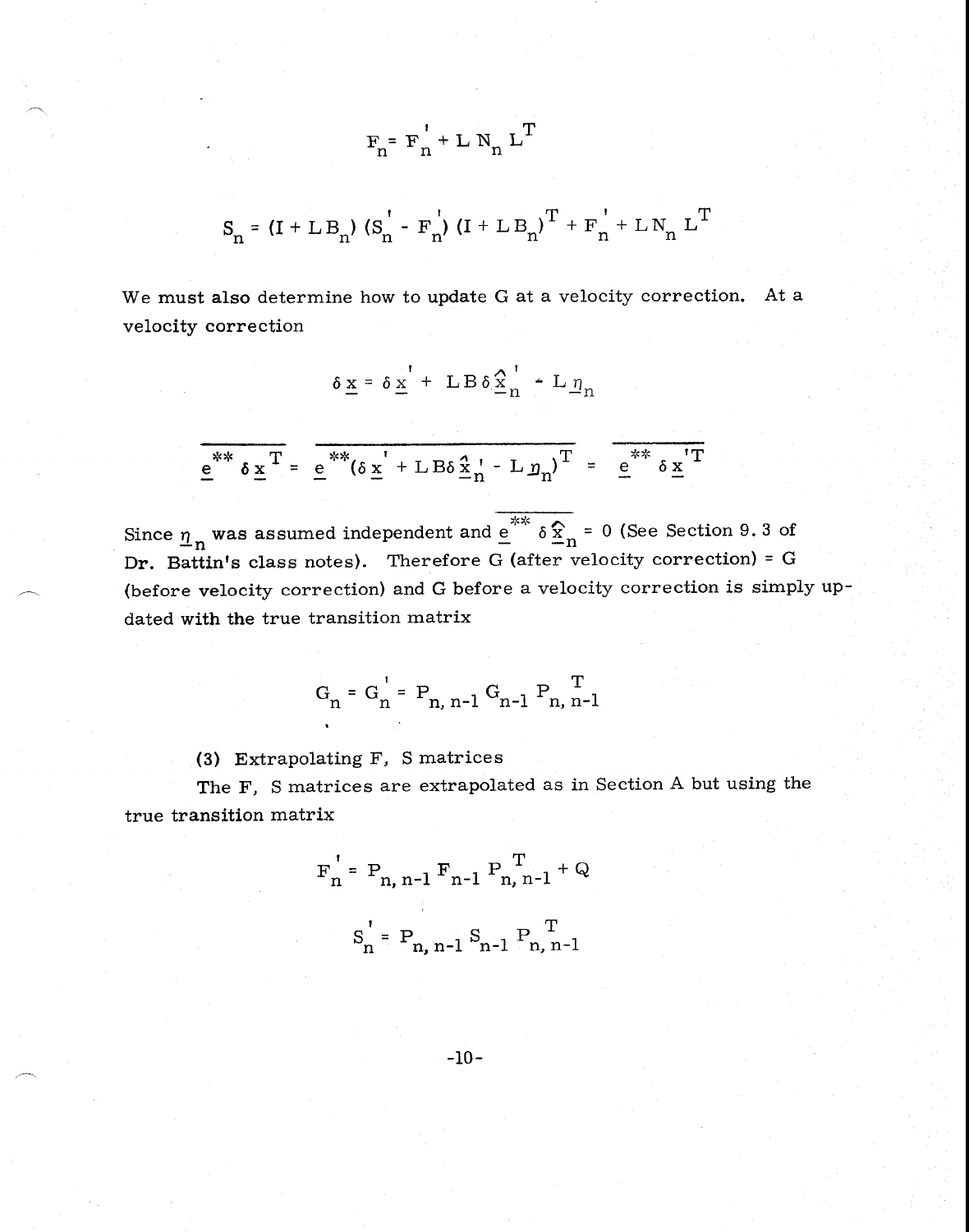### Part II

#### Application to Earth Moon Flight

For earth to moon flight, the following assumptions were made:

(1)  $X_L = E_L$ 

(2) The model assumed for correlated measurement errors is

$$
\alpha_n = \alpha_{n-1} \exp\left[-\lambda \left(t_n - t_{n-1}\right)\right] + \zeta_n
$$

where correlation factor equals

$$
\exp\left[-\lambda(t_n-t_{n-1})\right]
$$

and  $\alpha_n$ ,  $\zeta_n$  are independent random variables,  $\lambda$  a positive constant and  $\overline{\xi_n}$  equals zero. The first term on the right can be considered a drift term and the second term is the random error of the actual sextant observation.

(3) T =  $t_n-t_{n-1}$  = constant = 1.5 hrs. This number was selected as a first approximation since the flight time is 62. 5 hours and 38 measurements were taken.

(4)  $\zeta_n^2 = \zeta^2$  = constant = 10 seconds. As stated in Part I this is not exact since horizon uncertainty is a function of distance.

| (5) | Uncertainty in altitude = . 96 miles |  |               |                |
|-----|--------------------------------------|--|---------------|----------------|
|     | Uncertainty in range                 |  |               | $= 1.43$ miles |
|     | Uncertainty in track                 |  | $= .37$ miles |                |
|     | Uncertainty in altitude = 7.79 mph   |  |               |                |
|     | Uncertainty in range                 |  | $= 4.43$ mph  |                |
|     | Uncertainty in track                 |  | $= 5.08$ mph  |                |
|     |                                      |  |               |                |

or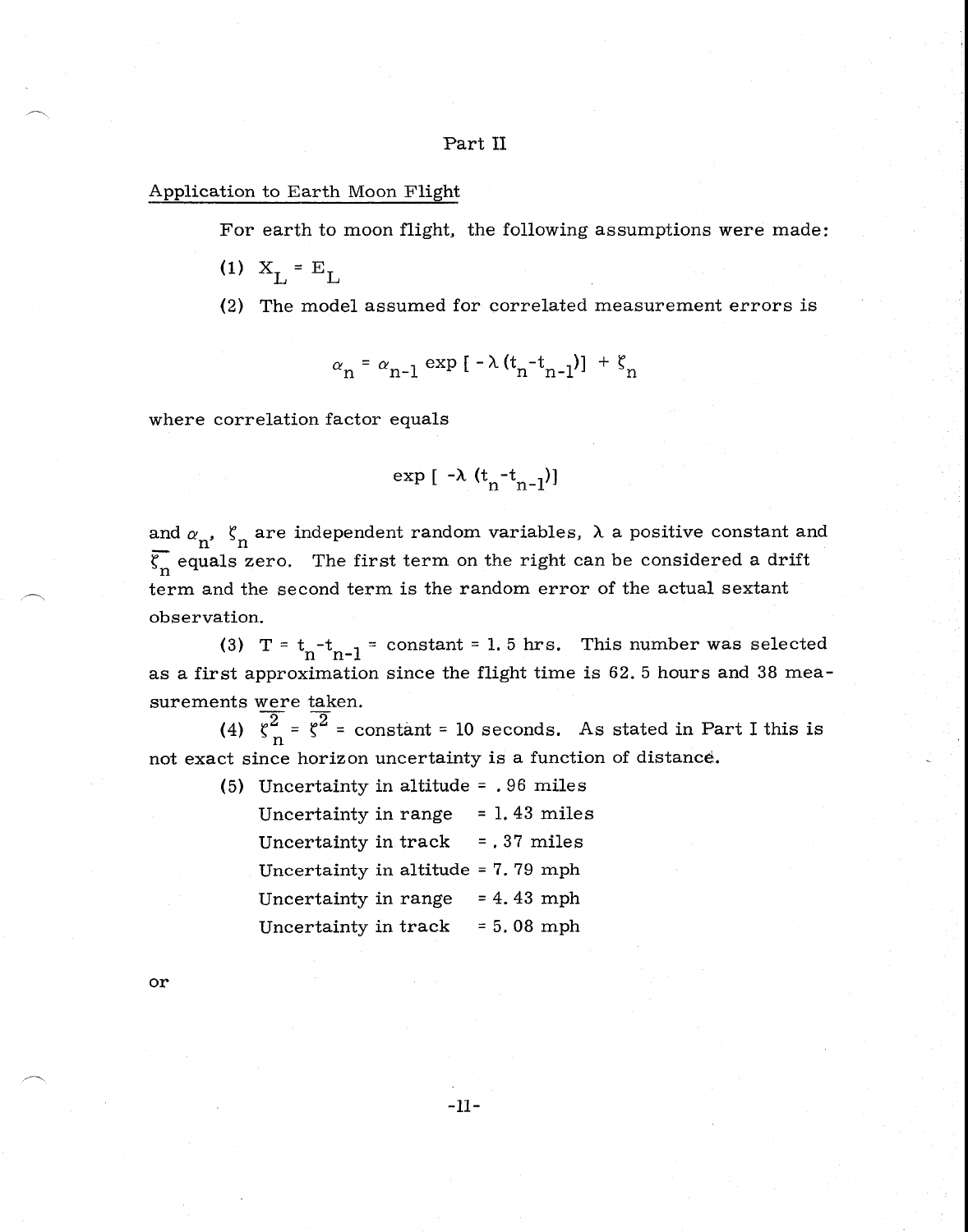|   | 1.88 | . 34 | . 25 |          |          |         |   |  |
|---|------|------|------|----------|----------|---------|---|--|
|   | .34  | .87  | .41  |          | 0        |         |   |  |
|   | .25  | . 41 | .37  |          |          |         |   |  |
| Е | 0    |      | 0    | 26.14    | $-13.23$ | $-7.10$ |   |  |
|   | 0    | 0    | 0    | $-13.23$ | 48.42    | 11.56   | 0 |  |
|   | 0    | O    | 0    | $-7.10$  | 11.56    | 31.79   | 0 |  |
|   |      |      |      |          |          |         | 0 |  |
|   |      |      |      |          |          |         |   |  |

The zero in the last diagonal term implies that we have perfect knowledge of  $\alpha_{\text{I}}$ , the initial sextant bias. Therefore  $\beta_{\text{L}}$  is zero since  $\beta$  is the error in the estimation of measurement error.

Existing programs using dimension six were utilized by adding subroutines whenever the dimension seven was used in the calculations. MAC is now capable of matrix operations up to dimension seven.

The moon earth calculations were made for 38 measurements at fixed times with three velocity corrections at 8, 49 and 61. 6 hours. Six cases were investigated with true correlation factor equal to 0, . 25, . 50, . 75, . 85, 1. 0 and a zero assumed correlation factor. Figures 1 to 5 presents the final uncertainties, deviations and velocity required as a function of the true correlation factor.

The object of this study is to relate this data to actual sextants. This is accomplished by determining the correlation factor as a function of the steady state mean square drift of the sextant. First we obtain the steady state value of  $\alpha_n^2$ . Squaring  $\alpha_n$  and averaging gives

> $\alpha$ <sup>2</sup><sup>2</sup>  $\alpha_n^2 = \alpha_n$  $\frac{2}{-1}$  exp (-2)  $\Delta$  T) +  $\zeta_n^2$

 $n^2 = \zeta^2$  = constant and CORT =  $e^{-\lambda \Delta T}$  therefore

$$
\alpha_n^2 = \alpha_{n-1}^2 (\text{CORT})^2 + \overline{\zeta^2}
$$
 (20)

The steady state value of  $\alpha_n^2$  is determined when  $n \to \infty$ 

-12-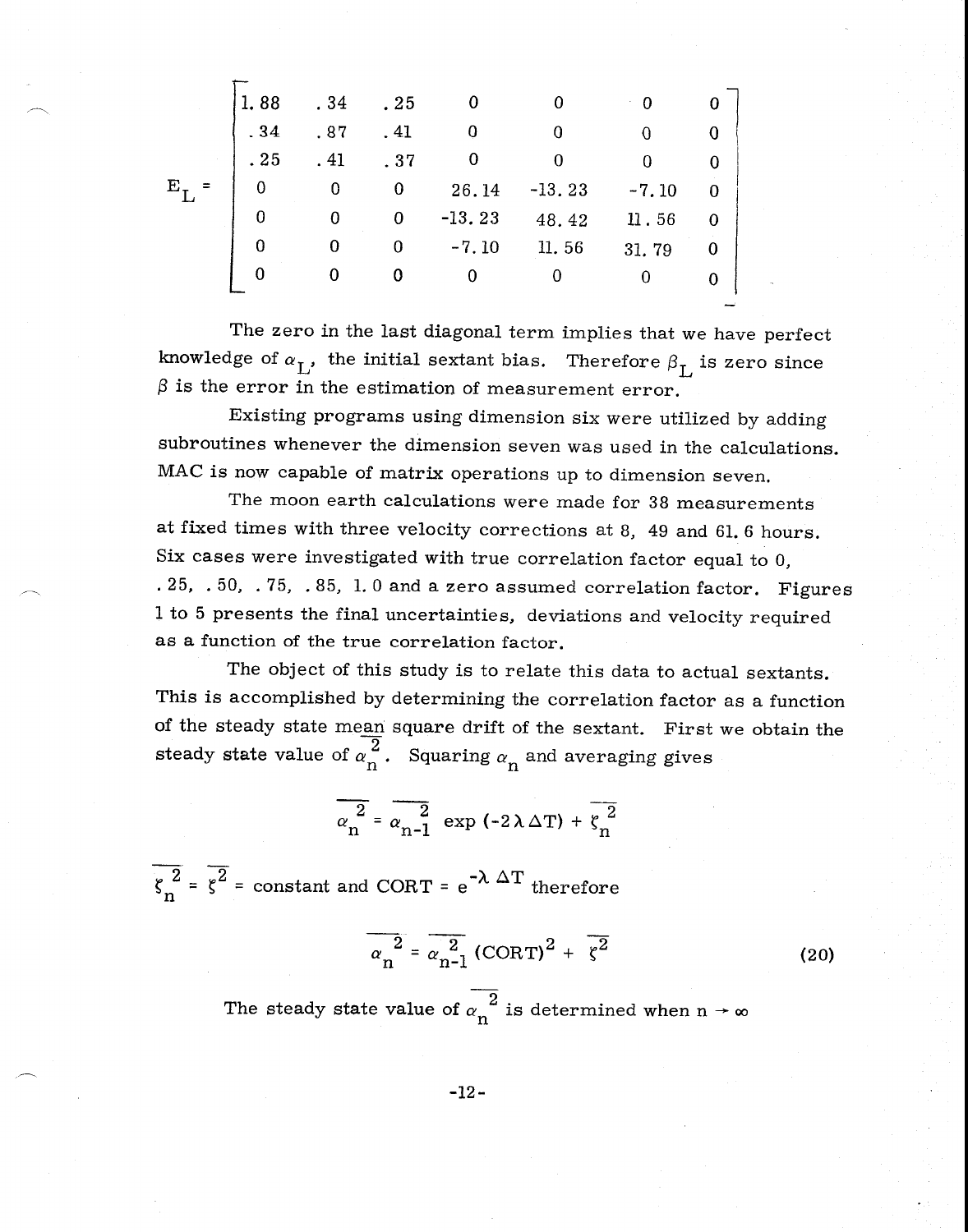$$
\alpha_{\text{SS}}^2 = (\text{CORT})^2 \overline{\alpha_{\text{SS}}^2 + \zeta^2}
$$

or

 $\alpha_{\rm SS}^2$  = *1 -* (CORT) <sup>2</sup>

The steady state mean square drift component is determined as follows:

$$
\frac{\alpha_{\rm d}^{2}}{\alpha_{\rm d}^{2}} = \lim_{n \to \infty} (\text{CORT})^{2} \overline{\alpha_{\rm n}^{2}}
$$

$$
\frac{\alpha_{\rm d}^{2}}{\alpha_{\rm d}^{2}} = (\text{CORT})^{2} \overline{\alpha_{\rm SS}^{2}}
$$
(22)

(21)

Substitute (21) in (22)

$$
\frac{1}{\alpha_{\rm d}^{2}} = \frac{\sqrt{2} (\text{CORT})^{2}}{1 - (\text{CORT})^{2}}
$$
(23)

Values of the mean square steady state drift a d 2 are assumed and the true correlation factors, CORT, are calculated. Figure 6 presents the true correlation factor as a function of sextant steady state mean square value of the drift component.

In conclusion, the importance of correlated measurement errors is directly related to mean square steady state drift of the sextant. The MIT sextant is within the zero slope region of figures 1 to 5 and therefore correlated measurement errors are not important for the, MIT sextant.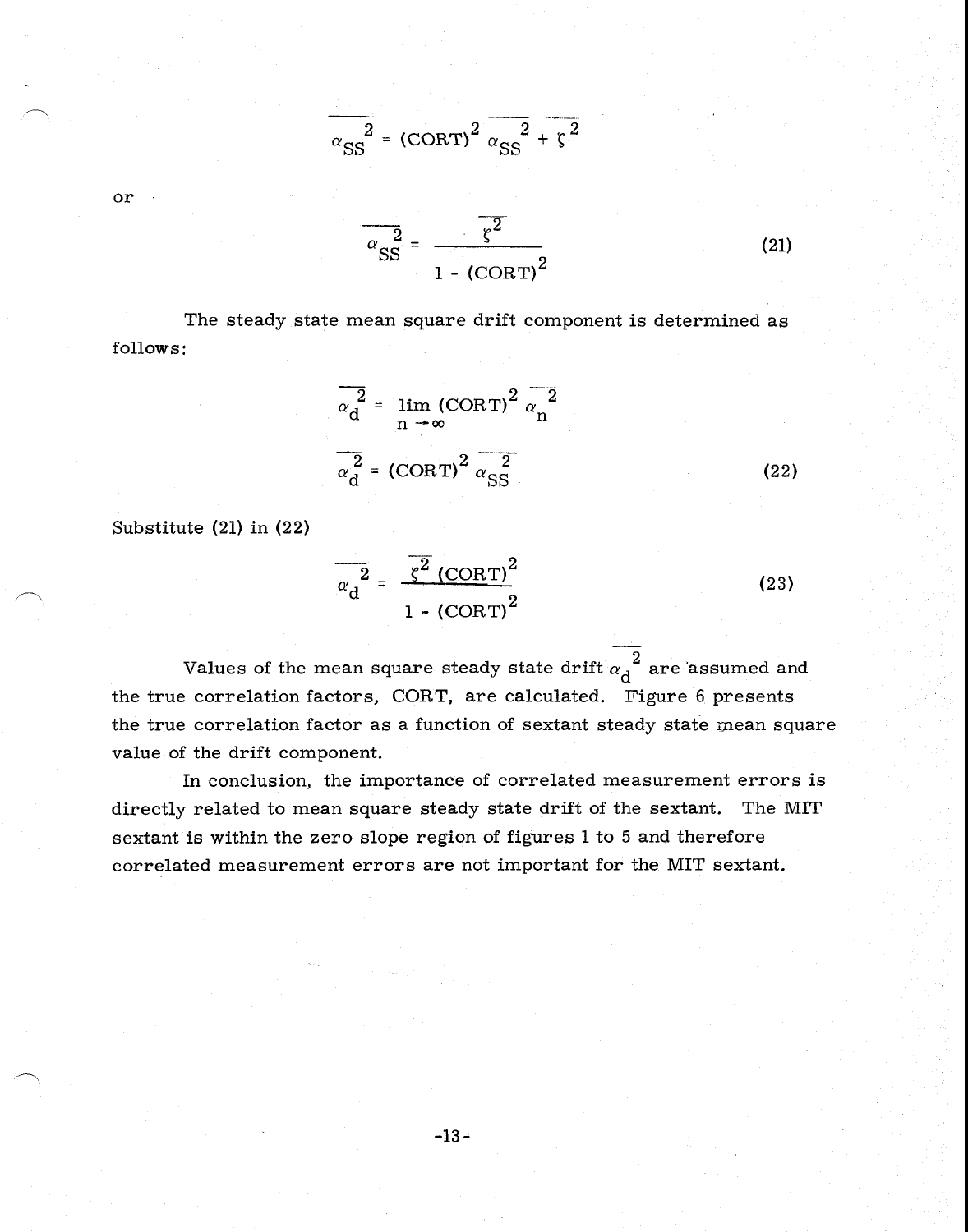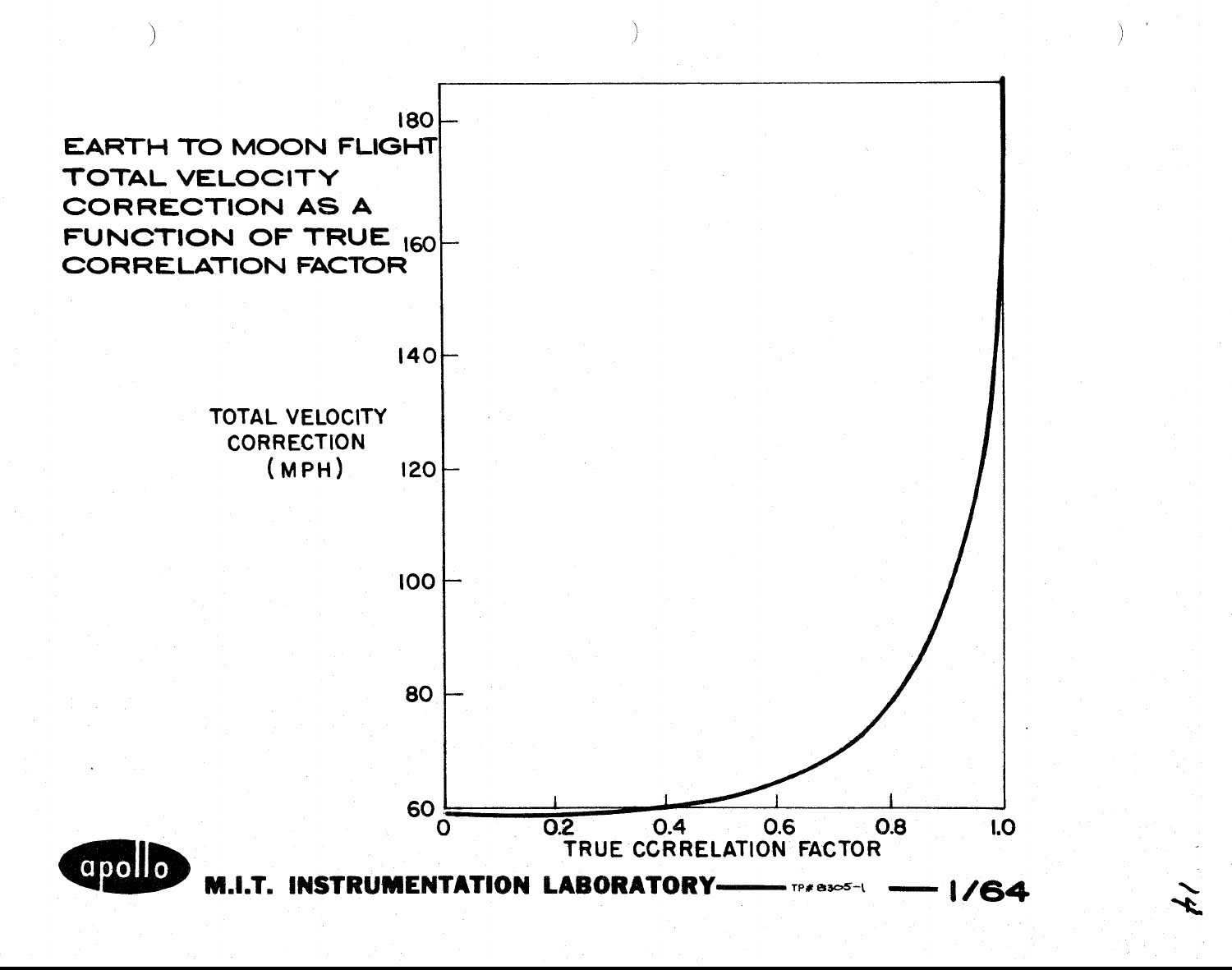# **EARTH TO MOON FLIGHT FINAL POSITION UNCERTAINTY AS A FUNCTION OF TRUE CORRELATION FACTOR**

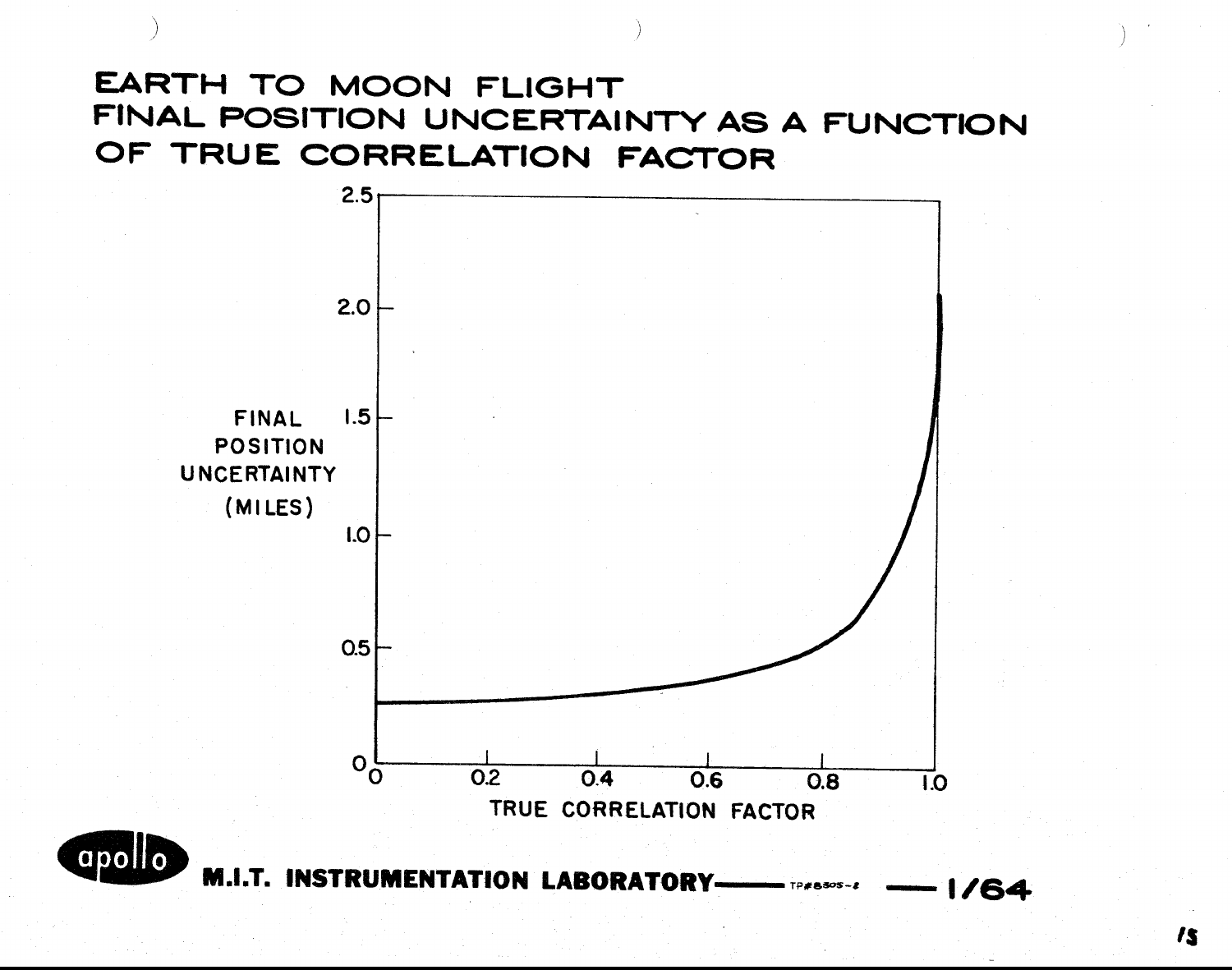## **EARTH TO MOON FLIGHT FINAL VELOCITY UNCERTAINTY AS A FUNCTION OF TRUE CORRELATION FACTOR**

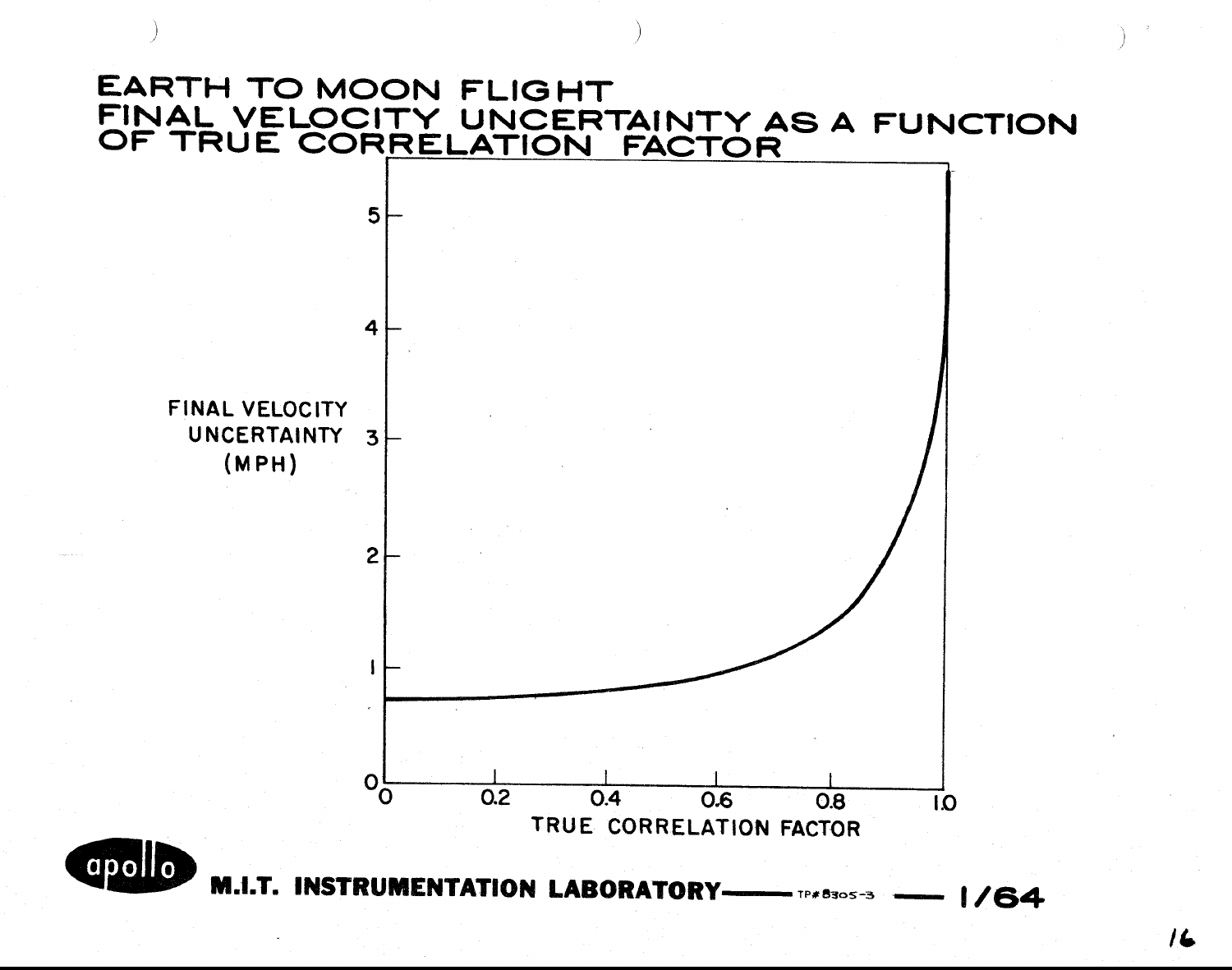## **EARTH TO MOON FLIGHT FINAL POSITION DEVIATION AS A FUNCTION OF TRUE CORRELATION FACTOR**

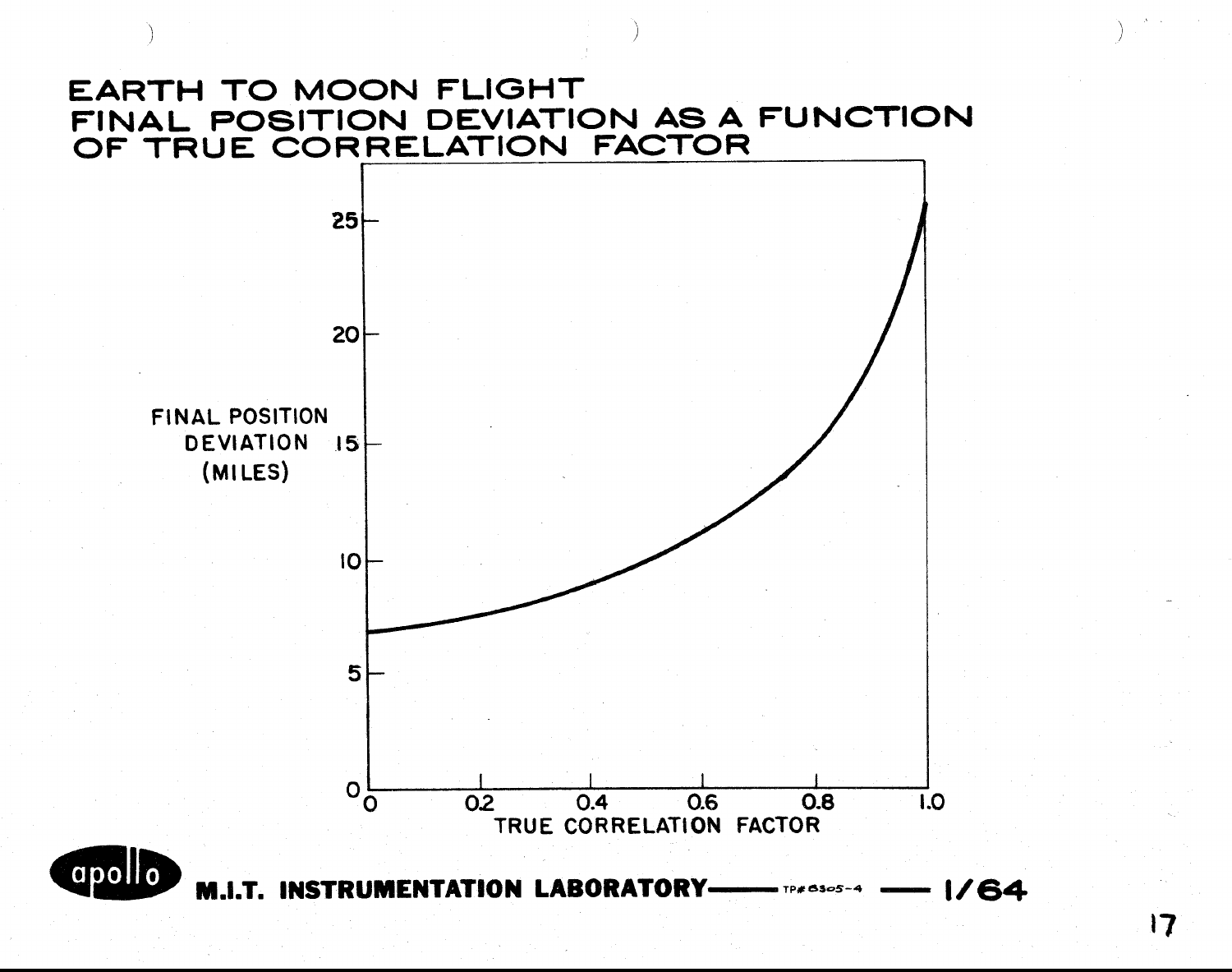## **EARTH TO MOON FLIGHT FINAL VELOCITY DEVIATION AS A FUNCTION OF TRUE CORRELATION FACTOR**